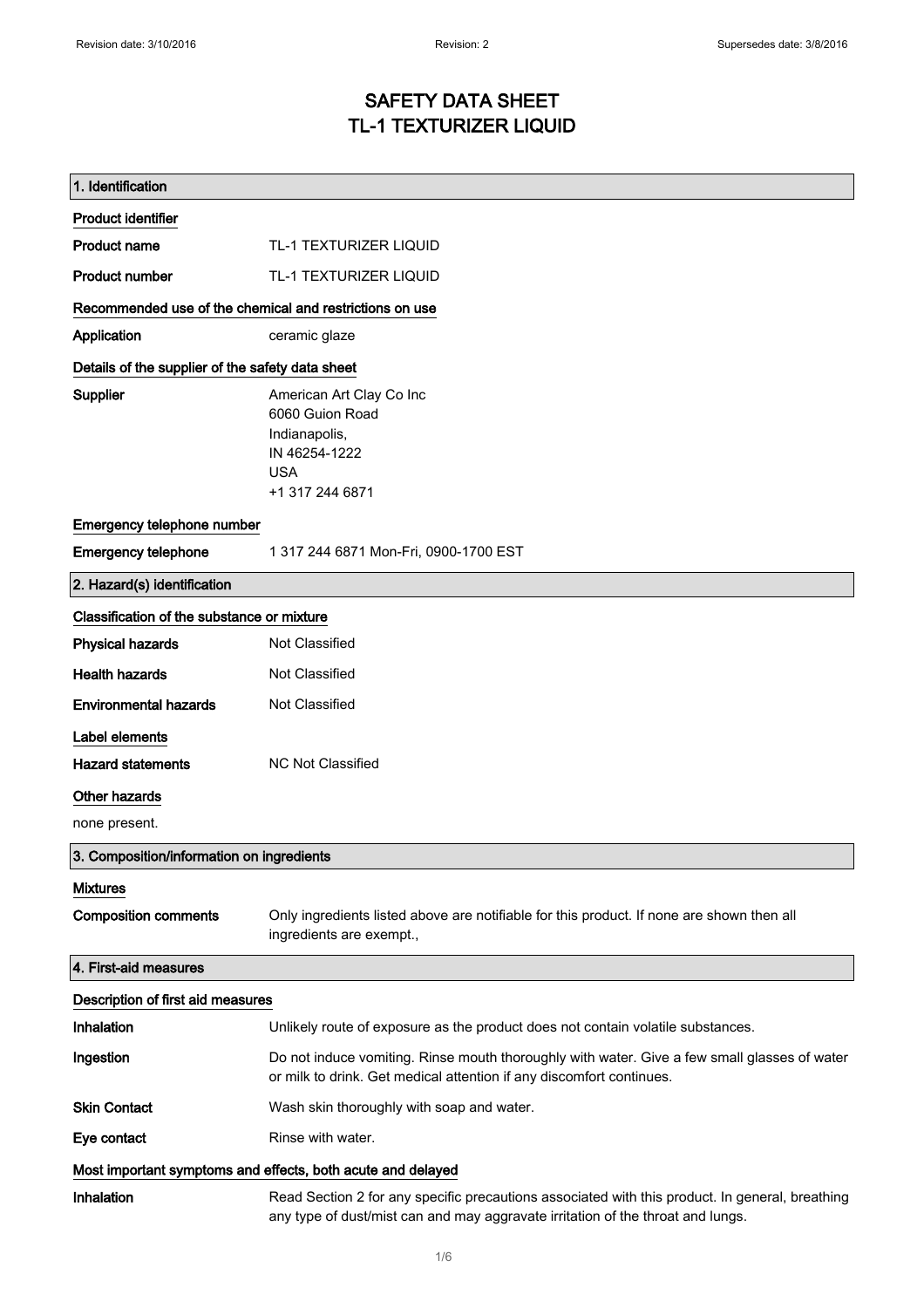| Ingestion                                                    | Read Section 2 for any specific precautions associated with the use of this product. Products<br>with specific warnings about ingestion will give guidance there.                                                                                                                                           |
|--------------------------------------------------------------|-------------------------------------------------------------------------------------------------------------------------------------------------------------------------------------------------------------------------------------------------------------------------------------------------------------|
| Skin contact                                                 | Read Section 2 for any specific precautions associated with the use of this product. In general<br>most ceramic glazes, clays and special products will tend to have a drying effect on the skin<br>and may cause some sensitivity to users with sensitive skin.                                            |
| Eye contact                                                  | Read Section 2 for any specific precautions associated with the use of this product. In general<br>most ceramic and special products contain materials that maybe abrasive to eyes. Keeping<br>materials from contacting the eyes is prudent. If contact does occur, flush with clean water, do<br>not rub. |
|                                                              | Indication of immediate medical attention and special treatment needed                                                                                                                                                                                                                                      |
| Notes for the doctor                                         | Treat symptomatically.                                                                                                                                                                                                                                                                                      |
| 5. Fire-fighting measures                                    |                                                                                                                                                                                                                                                                                                             |
| <b>Extinguishing media</b>                                   |                                                                                                                                                                                                                                                                                                             |
| Suitable extinguishing media                                 | Use fire-extinguishing media suitable for the surrounding fire.                                                                                                                                                                                                                                             |
| Special hazards arising from the substance or mixture        |                                                                                                                                                                                                                                                                                                             |
| Specific hazards                                             | The product is not believed to present a hazard due to its physical nature.                                                                                                                                                                                                                                 |
| Advice for firefighters                                      |                                                                                                                                                                                                                                                                                                             |
| Special protective equipment<br>for firefighters             | Use protective equipment appropriate for surrounding materials.                                                                                                                                                                                                                                             |
| 6. Accidental release measures                               |                                                                                                                                                                                                                                                                                                             |
|                                                              | Personal precautions, protective equipment and emergency procedures                                                                                                                                                                                                                                         |
| <b>Personal precautions</b>                                  | For personal protection, see Section 8.                                                                                                                                                                                                                                                                     |
| <b>Environmental precautions</b>                             |                                                                                                                                                                                                                                                                                                             |
| <b>Environmental precautions</b>                             | Please read Section 2 completely. If any environmental warnings such as; H411 or H412 are<br>listed in Section 2, please use appropriate procedures when disposing of product and<br>container. Do not put materials into waterways or sewers.                                                              |
| Methods and material for containment and cleaning up         |                                                                                                                                                                                                                                                                                                             |
| Methods for cleaning up                                      | Collect spillage for reclamation or absorb in vermiculite, dry sand or similar material.                                                                                                                                                                                                                    |
| Reference to other sections                                  | For waste disposal, see Section 13. For personal protection, see Section 8.                                                                                                                                                                                                                                 |
| 7. Handling and storage                                      |                                                                                                                                                                                                                                                                                                             |
| Precautions for safe handling                                |                                                                                                                                                                                                                                                                                                             |
| <b>Usage precautions</b>                                     | Read label before use. Do not eat, drink or smoke when using this product. Good personal<br>hygiene procedures should be implemented. Wash hands and any other contaminated areas<br>of the body with soap and water before leaving the work site.                                                          |
| Conditions for safe storage, including any incompatibilities |                                                                                                                                                                                                                                                                                                             |
| Storage precautions                                          | Store in tightly-closed, original container in a dry and cool place.                                                                                                                                                                                                                                        |
| Specific end uses(s)                                         |                                                                                                                                                                                                                                                                                                             |
|                                                              |                                                                                                                                                                                                                                                                                                             |
| Specific end use(s)                                          | The identified uses for this product are detailed in Section 1.2.                                                                                                                                                                                                                                           |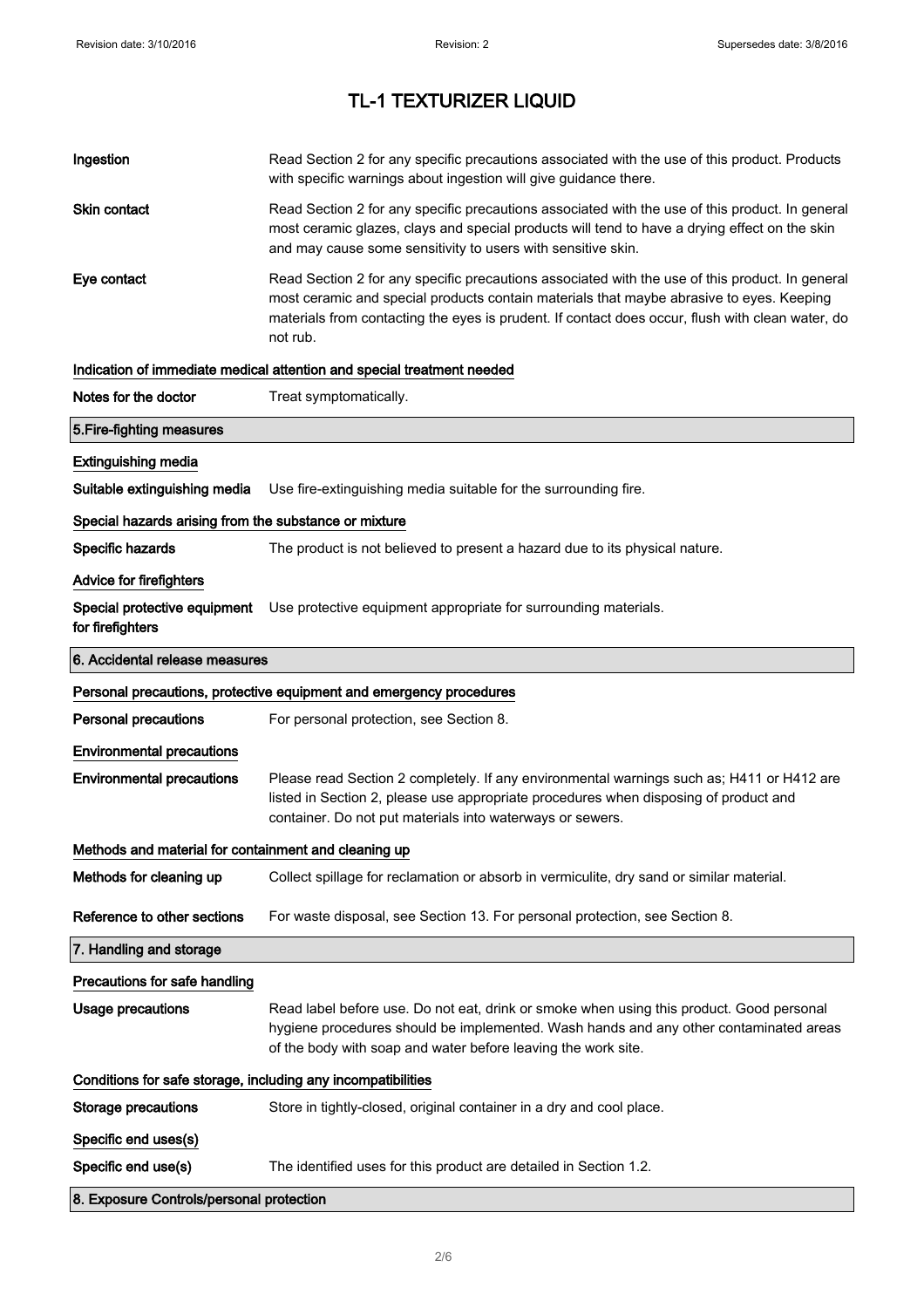| Ingredient comments                 | Only ingredients listed n Section 3 are notifiable for this product. If none are shown then all<br>ingredients are exempt.                                                                                           |
|-------------------------------------|----------------------------------------------------------------------------------------------------------------------------------------------------------------------------------------------------------------------|
| <b>Exposure controls</b>            |                                                                                                                                                                                                                      |
| Appropriate engineering<br>controls | No specific ventilations requirements unless the "FAN" pictogram is shown above or specified<br>in Section 2.                                                                                                        |
| Eye/face protection                 | No specific eye protection required unless the "EYE PROTECTION" pictogram is shown<br>above or specified in Section 2.                                                                                               |
| Hand protection                     | No specific hand protection required unless the "HAND PROTECTION" pictogram is shown<br>above or specified in Section 2.                                                                                             |
| Hygiene measures                    | Using good personal hygiene practices is always appropriate. Keeping a clean work space,<br>cleaning up properly when done, and not eating, drinking or smoking when using this product.                             |
| Respiratory protection              | No specific respiratory protection required unless the "RESPIRATOR" pictogram is shown<br>above or specified in Section 2. Using the appropriate certified protection for the operation is<br>important if required. |

### 9. Physical and Chemical Properties

#### Information on basic physical and chemical properties

| Appearance                                      | Colored liquid.           |
|-------------------------------------------------|---------------------------|
| Color                                           | Various colors.           |
| Odor                                            | Almost odorless.          |
| <b>Odor threshold</b>                           | No information available. |
| рH                                              | 6-8                       |
| <b>Melting point</b>                            | No information available. |
| Initial boiling point and range                 | No information available. |
| Flash point                                     | No information available. |
| <b>Evaporation rate</b>                         | No information available. |
| Flammability (solid, gas)                       | No information available. |
| Upper/lower flammability or<br>explosive limits | No information available. |
| Vapour pressure                                 | No information available. |
| <b>Relative density</b>                         | Greater than 1.0          |
| Solubility(ies)                                 | Not applicable.           |
| <b>Partition coefficient</b>                    | No information available. |
| <b>Auto-ignition temperature</b>                | Not applicable.           |
| <b>Decomposition Temperature</b>                | No information available. |
| <b>Viscosity</b>                                | No information available. |
| <b>Explosive properties</b>                     | none                      |
| <b>Oxidising properties</b>                     | none                      |
| <b>Other information</b>                        | Not applicable.           |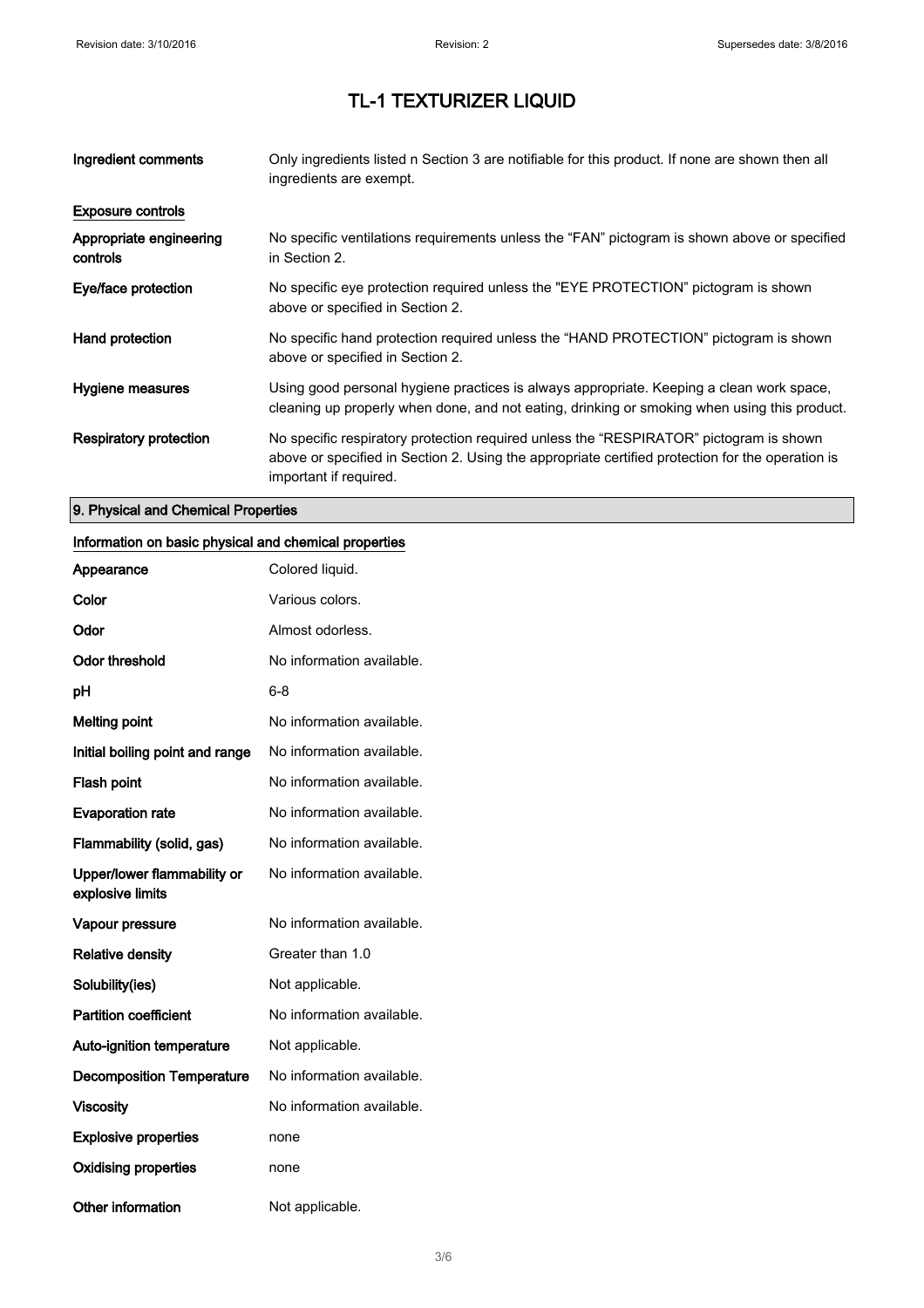'n

## TL-1 TEXTURIZER LIQUID

| 10. Stability and reactivity          |                                                                                                                                                                                                                                                |
|---------------------------------------|------------------------------------------------------------------------------------------------------------------------------------------------------------------------------------------------------------------------------------------------|
| Reactivity                            | There are no known reactivity hazards associated with this product.                                                                                                                                                                            |
| <b>Stability</b>                      | No particular stability concerns.                                                                                                                                                                                                              |
| Possibility of hazardous<br>reactions | None known.                                                                                                                                                                                                                                    |
| <b>Conditions to avoid</b>            | None known.                                                                                                                                                                                                                                    |
| Materials to avoid                    | None known.                                                                                                                                                                                                                                    |
| Hazardous decomposition<br>products   | None known.                                                                                                                                                                                                                                    |
| 11. Toxicological information         |                                                                                                                                                                                                                                                |
| Information on toxicological effects  |                                                                                                                                                                                                                                                |
| <b>Toxicological effects</b>          | Please read Section 2 thoroughly to understand the toxicological risks, (if any) and<br>precautions for safe use (if any).                                                                                                                     |
| Skin corrosion/irritation             |                                                                                                                                                                                                                                                |
| <b>Skin sensitization</b>             |                                                                                                                                                                                                                                                |
| <b>Skin sensitisation</b>             | Based on available data the classification criteria are not met.                                                                                                                                                                               |
| Eye contact                           | May cause temporary eye irritation.                                                                                                                                                                                                            |
| 12. Ecological Information            |                                                                                                                                                                                                                                                |
| Ecotoxicity                           | Please read Section 2 completely. If any environmental warnings such as; H411 or H412 are<br>listed in Section 2, please use appropriate procedures when disposing of product and<br>container. Do not put materials into waterways or sewers. |
| Toxicity                              |                                                                                                                                                                                                                                                |
| Toxicity                              | Please read Section 2 completely. If any environmental warnings such as; H411 or H412 are<br>listed in Section 2, please use appropriate procedures when disposing of product and<br>container. Do not put materials into waterways or sewers. |
| Persistence and degradability         |                                                                                                                                                                                                                                                |
| Persistence and degradability         | No data available.                                                                                                                                                                                                                             |
| Biodegradation                        | Not inherently biodegradable.                                                                                                                                                                                                                  |
| <b>Bioaccumulative potential</b>      |                                                                                                                                                                                                                                                |
| <b>Partition coefficient</b>          | No information available.                                                                                                                                                                                                                      |
| Mobility in soil                      |                                                                                                                                                                                                                                                |
| <b>Mobility</b>                       | Semi-mobile.                                                                                                                                                                                                                                   |
| Results of PBT and vPvB assessment    |                                                                                                                                                                                                                                                |
| Results of PBT and vPvB<br>assessment | This product does not contain any substances classified as PBT or vPvB.                                                                                                                                                                        |
| Other adverse effects                 |                                                                                                                                                                                                                                                |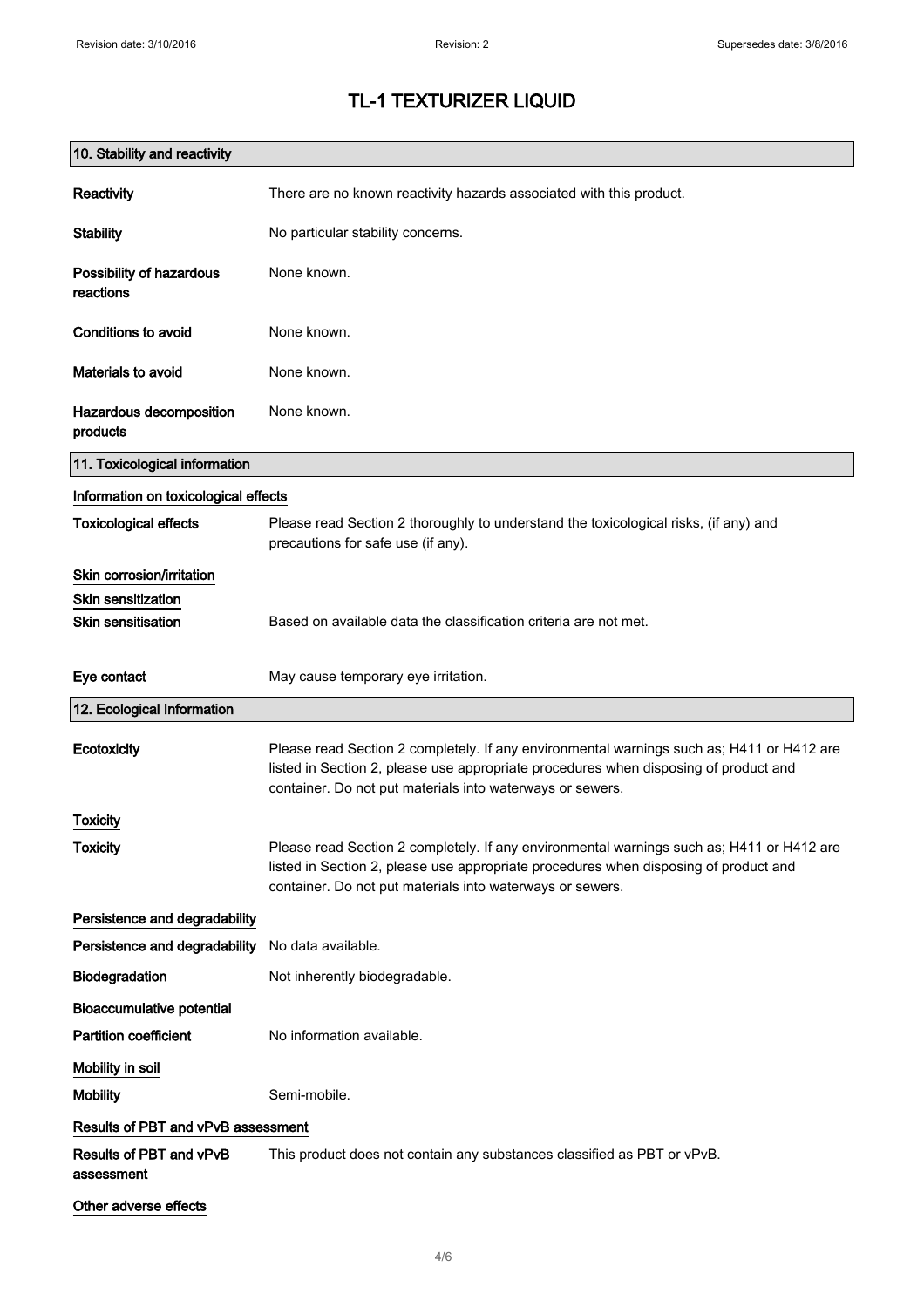| Other adverse effects                                                                                                                                                                                                                             | None known.                                                                                                                                                                                  |  |
|---------------------------------------------------------------------------------------------------------------------------------------------------------------------------------------------------------------------------------------------------|----------------------------------------------------------------------------------------------------------------------------------------------------------------------------------------------|--|
| 13. Disposal considerations                                                                                                                                                                                                                       |                                                                                                                                                                                              |  |
| Waste treatment methods                                                                                                                                                                                                                           |                                                                                                                                                                                              |  |
| General information                                                                                                                                                                                                                               | Dispose of waste product or used containers in accordance with local regulations When<br>handling waste, the safety precautions applying to handling of the product should be<br>considered. |  |
| 14. Transport information                                                                                                                                                                                                                         |                                                                                                                                                                                              |  |
| General                                                                                                                                                                                                                                           | The product is not covered by international regulations on the transport of dangerous goods<br>(IMDG, IATA, DoT).                                                                            |  |
| <b>UN Number</b>                                                                                                                                                                                                                                  |                                                                                                                                                                                              |  |
| Not applicable.                                                                                                                                                                                                                                   |                                                                                                                                                                                              |  |
| UN proper shipping name                                                                                                                                                                                                                           |                                                                                                                                                                                              |  |
| Not applicable.                                                                                                                                                                                                                                   |                                                                                                                                                                                              |  |
| Transport hazard class(es)                                                                                                                                                                                                                        |                                                                                                                                                                                              |  |
| No transport warning sign required.                                                                                                                                                                                                               |                                                                                                                                                                                              |  |
| Packing group                                                                                                                                                                                                                                     |                                                                                                                                                                                              |  |
| Not applicable.                                                                                                                                                                                                                                   |                                                                                                                                                                                              |  |
| <b>Environmental hazards</b>                                                                                                                                                                                                                      |                                                                                                                                                                                              |  |
| <b>Environmentally Hazardous Substance</b><br>Please refer to Section 2 for any environmental hazards associated with this product. If H411/H412 warnings are shown then<br>please verify packaging and labeling requirements for larger volumes. |                                                                                                                                                                                              |  |
| Special precautions for user                                                                                                                                                                                                                      |                                                                                                                                                                                              |  |
| Not applicable.                                                                                                                                                                                                                                   |                                                                                                                                                                                              |  |
| Transport in bulk according to Not applicable.<br>Annex II of MARPOL 73/78<br>and the IBC Code                                                                                                                                                    |                                                                                                                                                                                              |  |
| 15. Regulatory information                                                                                                                                                                                                                        |                                                                                                                                                                                              |  |
| <b>US State Regulations</b>                                                                                                                                                                                                                       |                                                                                                                                                                                              |  |
| California Proposition 65 Carcinogens and Reproductive Toxins<br>Known to the State of California to cause developmental and reproductive toxicity.                                                                                               |                                                                                                                                                                                              |  |
| lithium carb                                                                                                                                                                                                                                      |                                                                                                                                                                                              |  |
| $1 - 5%$                                                                                                                                                                                                                                          |                                                                                                                                                                                              |  |
| Inventories<br>Canada - DSL/NDSL<br>All the ingredients are listed or exempt.                                                                                                                                                                     |                                                                                                                                                                                              |  |
| <b>US-TSCA</b><br>All the ingredients are listed or exempt.                                                                                                                                                                                       |                                                                                                                                                                                              |  |

### US - TSCA 12(b) Export Notification

All the ingredients are listed or exempt.